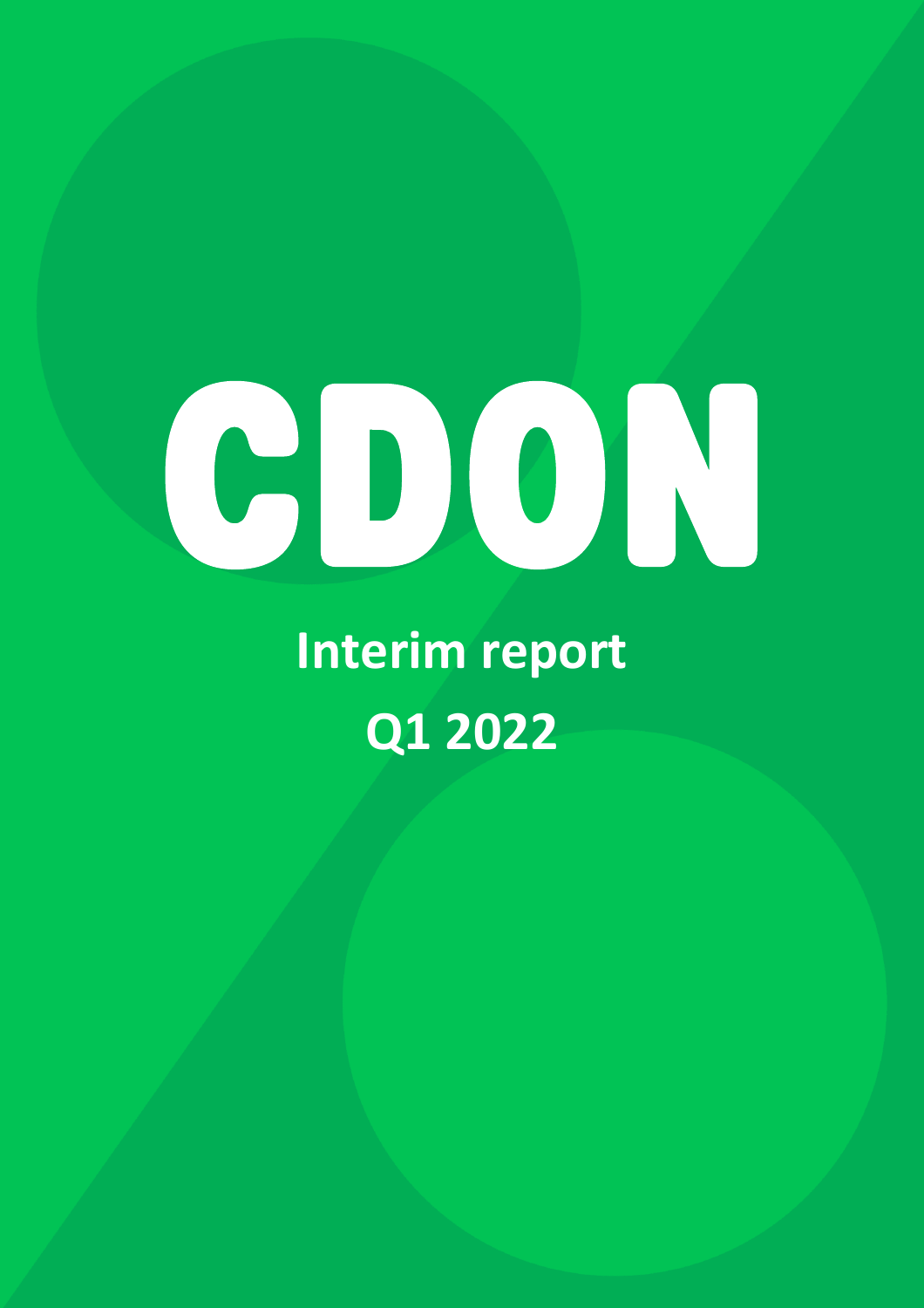## **Interim report Q1 2022**

# **CDON is creating the foundation for future growth**

#### **FIRST QUARTER FOR THE GROUP**

- Gross merchandise value (GMV) for CDON Marketplace (3P) increased by 4% to SEK 395.2 (379.6) million
- Net sales for CDON Marketplace increased by 10% to SEK 44.7 (40.8) million. CDON Retail net sales decreased by 33% to SEK 60.5 (90.7) million due to the process of reducing sales of own inventory
- Gross margin increased by 11.2 percentage points to 47.7% (36.5%)
- Profit/loss before depreciation and amortization amounted to SEK -27.0 (-9.1) million
- Profit/loss for the period amounted to SEK -33.8 (-13.9) million
- Earnings per share amounted to SEK -5.18 (-2.31)

|                                                  | 2022           | 2021   |           |
|--------------------------------------------------|----------------|--------|-----------|
| Amounts in SEK million                           | Q <sub>1</sub> | Q1     | Δ         |
| CDON Marketplace (3P) <sup>1,3</sup>             |                |        |           |
| Gross merchandise value <sup>2</sup>             | 395.2          | 379.6  | 4%        |
| Net sales                                        | 44.7           | 40.8   | 10%       |
| Gross margin (%)                                 | 95.6           | 93.2   | $2.4$ pp  |
| CDON Retail (1P) <sup>4</sup>                    |                |        |           |
| Gross merchandise value <sup>2</sup>             | 60.5           | 92.6   | -35%      |
| Net sales                                        | 60.5           | 90.7   | $-33%$    |
| Gross margin (%)                                 | 11.8           | 11.1   | $0.7$ pp  |
| CDON Group <sup>5</sup>                          |                |        |           |
| Total Gross merchandise value <sup>2</sup>       | 455.7          | 472.2  | $-4%$     |
| Net sales <sup>6</sup>                           | 105.7          | 131.5  | $-20%$    |
| Gross margin (%)                                 | 47.7           | 36.5   | $11.2$ pp |
| Profit/loss before depreciation and amortization | $-27.0$        | $-9.1$ | n/a       |
| Active customers, last 12M, thousands            | 2,023          | 2,284  | $-11%$    |

<sup>1</sup> All service income is recognized in CDON Marketplace (3P)<br><sup>2</sup> Gross merchandise value refers to total sales of goods from third-party merchants and own sales excluding returns and sales tax<br><sup>3</sup> CDON Marketplace (3P) r

<sup>5</sup> CDON Group encompasses results from CDON AB, subsidiaries and shares in associated companies<br><sup>6</sup>Net sales for CDON Group includes 0.5 million in net sales from subsidiaries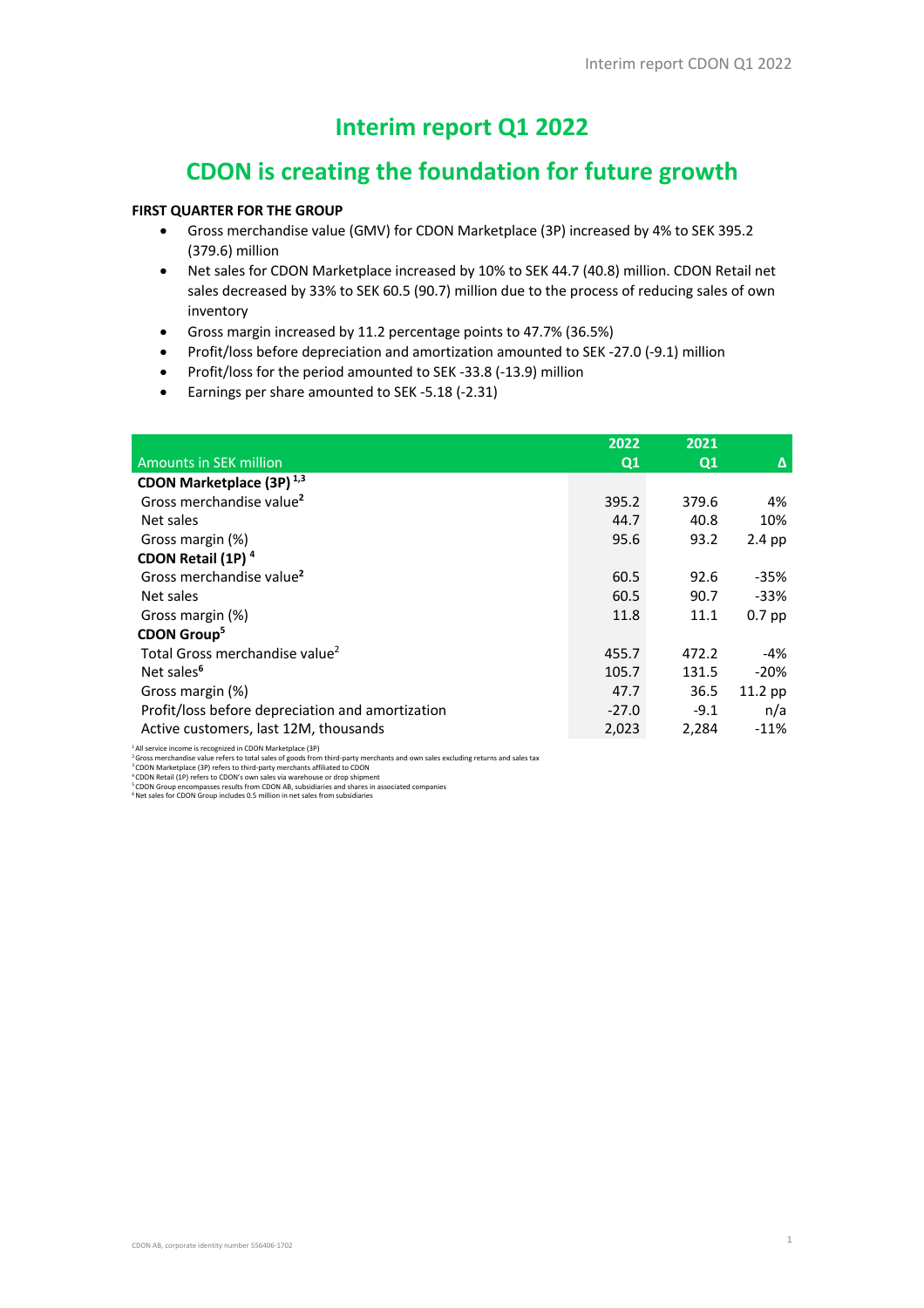## **Letter from the CEO**

#### **The first quarter**

During the first quarter CDON marketplace GMV grew by 4%. While our growth was lower than expected, we are performing much better than the Swedish e-commerce market as a whole, which decreased by 13% in Q1. Electronics was the category with the largest decrease (-25% in Q1) in the overall e-commerce market. Despite the challenging circumstances, CDON Marketplace grew in our core categories Electronics and Home & Garden during the whole quarter.

In the quarter we laid the foundation for our growth journey and took significant costs to keep up speed. Costs were related to recruitments aiming to strengthen the management team, the interim management leaving early Q1, our projects related to our brand re-positioning, the incentive programs for key employees, and acquisition costs related to Commerce8 and Xales. We estimate that SEK 10 million of the costs are of one-off nature. To keep a high transformation pace, we have engaged a number of consultants who will gradually be replaced by regular employees during Q2 and Q3. We expect the higher cost level to partly continue in Q2, and to be phased out from there.

While we have a challenging market environment, we also have significant room for improvement in our own market acquisition processes, within SEM, SEO and CRM. The digital marketing function has been strengthened and we have an intense focus on this area. This is fundamental to be able to generate a positive operating cash flow in the foreseeable future.

Profit/loss before depreciation and amortization amounted to SEK -27.0 (-9.1) million for the quarter.

#### **Group management is now complete**

We welcomed Thomas Pehrsson as the new CFO in the first quarter. Thomas' experience in finance, strategy and acquisitions will accelerate our current and future growth initiatives. Madeilene Södarv was recruited as Chief Customer Officer. Madeilene has extensive expertise in digital strategy, customer insight and marketing. Magnus Nanne was appointed Chief People Officer. Magnus has an important role in making CDON the most attractive employer in the Malmö region.

#### **Growth initiatives at a high pace**

Our rebranding project progresses according to plan. We are looking forward to launching a more relevant and differentiated CDON toward the Nordic shoppers and merchants during the latter part of 2022.

We are growing the brand and the business in all four Nordic markets by increasing our focus and activities in the whole Nordic Region. We are broadening our merchant base and improving our assortment. The first step toward an increased Nordic presence has been taken in Norway, where we expect positive effects during Q2. Denmark and Finland will follow during the second half of 2022.

We are currently adding more resources to improve the capacity and structure of the marketplace assortment. This is according to our growth strategy "Winning the home", which includes the prioritized categories Electronics, Home & Garden, Beauty, Sports & Outdoor, Toys and Books. This will have a positive impact on the customer experience on our site.

Lead identification efforts by our Merchant sales teams are now based on a need assessment for "Winning the home" categories, as defined and prioritized by the responsible Category Managers. We have optimized the complete sales process toward merchants during the first quarter. An improved segmentation with a defined strategy and guidelines for the timeline, resources and time allocation has been set, and the implementation of the Sales force CRM system is ready to support efficient follow-up on every merchant account. Related to the segmentation, we have also set up a new marketing function for B2B marketing in order to reach and attract more merchants than ever before. We also onboarded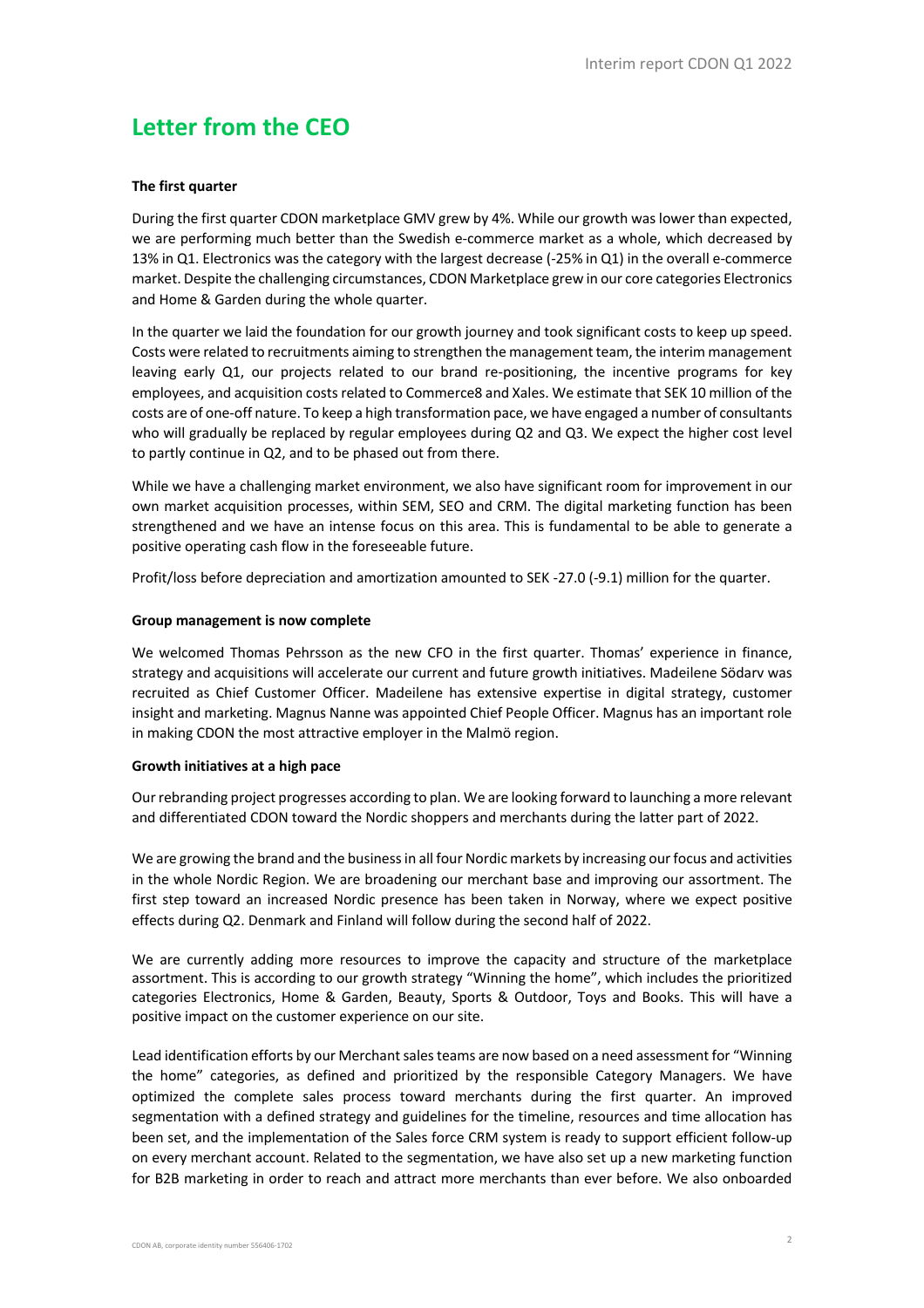two major European aggregators during Q1, making it easier for European brand owners and e-tailers to reach the Nordic market through our platform. The latter is a result of our newly formed Partner sales team.

#### **Improved customer experience**

Our loyalty program CDON+ continues to develop in a positive way. The release of the feature for monthly subscriptions on CDON+ is a first step in the direction for enabling subscriptions of selected products in certain categories.

The implementation of an improved CDON Buy Box with CDON's unique identifier (CID) is taking our CDON Buy Box functionality to the next level. The customer will be able to see different offerings of the same products on a single page, with the most attractive ones highlighted for easy access. The functionality will result in an improvement both in SEO and user experience.

Our native CDON mobile app is being developed according to plan. A first release will be launched to a selected audience shortly.

#### **Creating the foundation for future growth**

During the quarter we have initiated the work with leadership development, mainly to strengthen our capacity for change and talent management. We will become the employer in the Malmö region that attracts the best talent in the industry. This will create the quality and stability we need to become the number one Nordic e-commerce destination. The energy level is high, and our employees are enthusiastic about the efforts. This is reflected in the continued positive trend of eNPS.

All in all, we are operating on a wide array of activities and improvements. The short-term sales objectives need to be balanced with the long-term changes. This will require a joint effort and a high pace of execution. I'm very glad and satisfied about the attitude in the organization and the way all our teams step up to meet the objectives.

The transformation of CDON to become the number one shopping destination in the Nordic region is well on its way.

Sincerely,

Peter Kjellberg CEO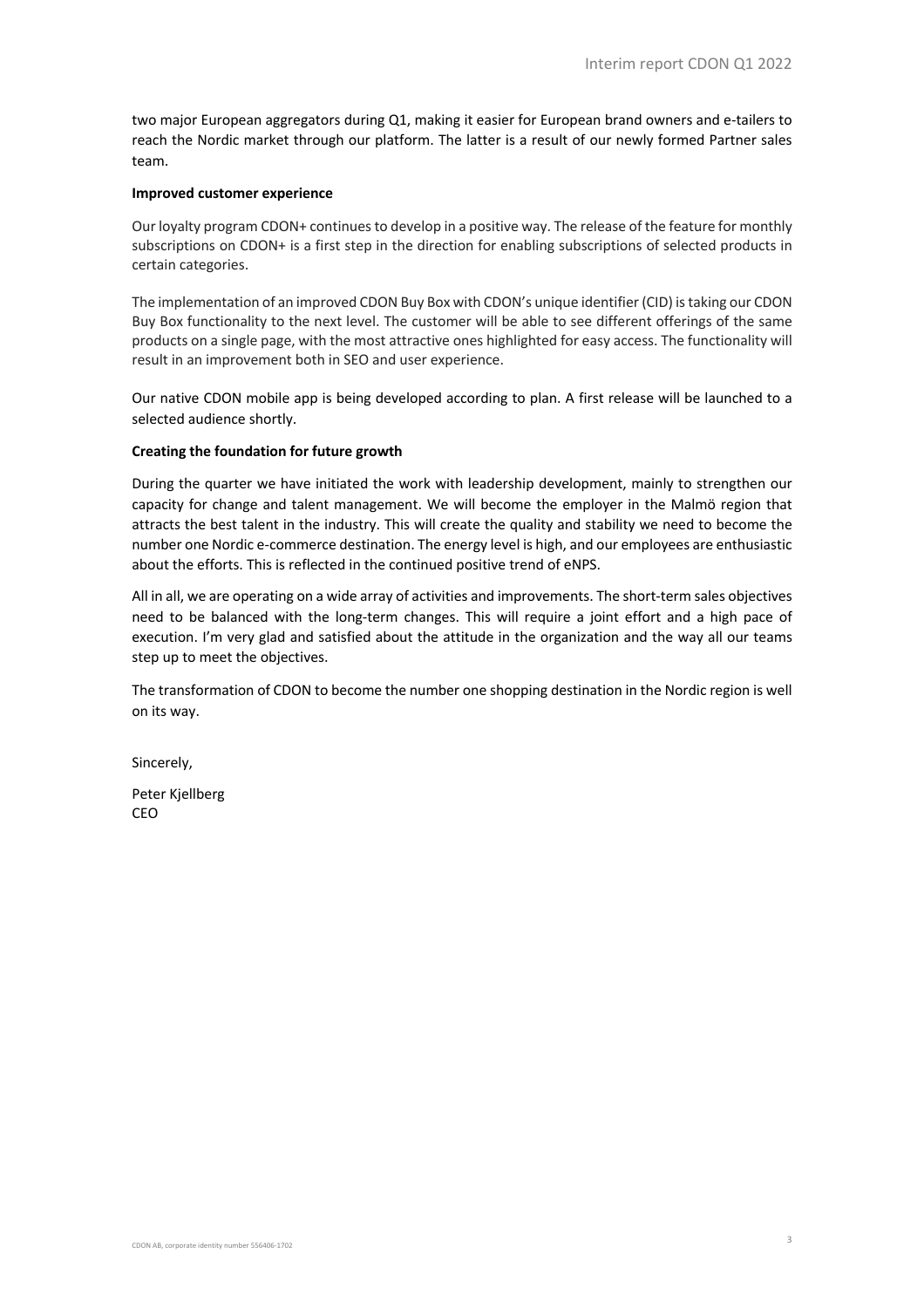#### **CDON Marketplace is gaining market share in a declining market**

CDON's main line of business is the CDON Marketplace (3P), in which sales come from third-party merchants and other services, and the supplementary business area CDON Retail, in which sales come directly from CDON by its own warehouse or drop shipment.

According to the latest reports from Swedish Trade Federation $1$  (Svensk Handel), the Swedish e-commerce market experienced a 13% decline in Q1 compared to the same quarter last year. According to the Swedish Trade Federation, the lifted restrictions of the pandemic in February have led to a decreasing number of e-commerce consumers within certain categories, turning to physical stores instead of online. Despite a negative market development, CDON Marketplace saw increased sales, growing 3P GMV by 4% during the first quarter.

1Svensk Handels E-handelsindikator Februari 2022



#### **Gross merchandise value, CDON Marketplace (3P) (SEK million)**

#### **CDON Marketplace pursues growth initiatives for Nordic expansion**

CDON Marketplace (3P) offers a wide range of products with attractive prices in a business model with limited capital requirements. The merchants pay for the sales generated on the marketplace. Factors such as a strong brand and a wide range of products enable CDON to attract consumers at a favorable cost to the merchants.

In the beginning of the first quarter, CDON initiated several activities to stimulate growth:

- **Improved brand perception** is a priority for CDON, and the work continues to strengthen the CDON brand toward consumers.

- **Market expansion** by broadening the merchant base in Norway, Denmark and Finland and improving the assortment in order to make CDON Marketplace more complete and more competitive in the Nordics.

- **Assortment expansion** by adding more resources to improve the capacity and structure of the marketplace. According to the growth strategy "Winning the home", the focus is to expand the assortment within Electronics, Home & Garden, Beauty, Sports & Outdoor, Toys and Books.

- **Merchant expansion** by increasing the pace of onboarding of new merchants in the Nordics, to make CDON marketplace even more relevant. Better and faster onboarding processes are an important part of this.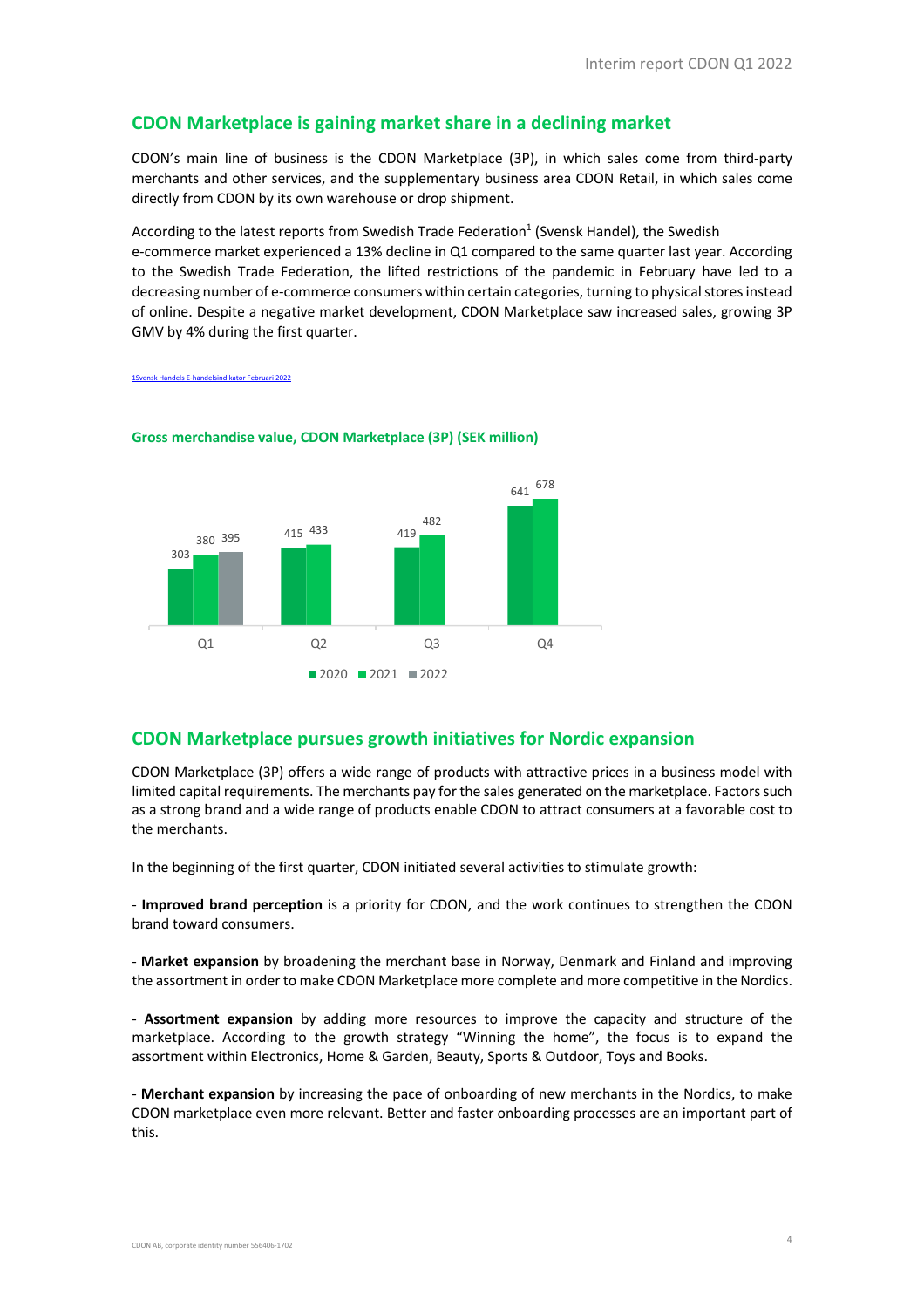CDON continues to develop new functions to be the sales engine for merchants and the one-stop online destination for shopping for consumers in the Nordics. The strategic focus is to strategically add new merchants and European brands that generate a greater product assortment and price competition to the benefit of the consumer which drives 3P GMV growth.

Gross Profit for CDON Marketplace (3P) increased by 12% to SEK 42.7 (38.0) million mainly driven by higher commissions from merchants. The higher commissions are primarily related to changes in the category mix within the Electronics segment, where mobile phones take a smaller share of the total. Home & Garden, a category with higher commissions, grows more than the average of 4% and contributes to the higher average commission rate.

CDON Marketplace's gross profit consists primarily of merchant commissions and financial commissions from our payment solution provider (PSP). Marketing and income from ads are still in an early phase and constitute less than 0.3% of the marketplace GMV.

## **CDON Retail continues to phase out its own inventory**

CDON Retail previously offered a wide range of products from its own warehouse. This has been phased out in recent years in favor of CDON Marketplace. Today CDON Retail mainly sells products not yet offered by external merchants via CDON Marketplace and consists primarily of traditional media products and a selected product range via drop shipment.

This ongoing transition resulted in a net sales decrease for the segment of 33% to SEK 60.5 (90.7) million compared to last year. The segment's gross profit amounted to SEK 7.1 (10.0) million during the quarter. The gross margin increased to 11.8% (11.1%)

|  |                                       |  | 2022       | 2021         |  |
|--|---------------------------------------|--|------------|--------------|--|
|  |                                       |  | $\Omega$ 1 | ດ1           |  |
|  | Active customers, last 12M, thousands |  | 2,023      | $2,284$ -11% |  |

Visits, thousands 19,154 21,332 -10% Orders, thousands 696 708 -2% Average shopping basket, SEK 655 667 -2% Selling merchants, last 12 months<sup>1</sup> 1,529 1,352 13%

#### **Improving the product offering in core categories to stimulate growth**

**<sup>1</sup>** Total number of merchants with sales during the past 12 months at the end of the period (previously merchants with products on the platform was presented)

During the quarter, the number of selling merchants on CDON Marketplace increased to 1,529 merchants, an increase by 13% compared with last year. The focus is to increase the merchant base in the Nordics, primarily within the prioritized categories. This will strengthen the CDON Marketplace assortment and improve the customer experience with regards to delivery and customer service. By the end of the first quarter, the total number of SKUs at CDON Marketplace amounted to approximately 12 million.

The number of active customers, last 12M, decreased with 11% compared to end of the quarter last year. However, when comparing to the end of 2021 the development is almost flat, and for the month of March we see a slight increase versus February.

Our traffic numbers decreased by 10% compared to the same quarter last year, mainly due to a weaker market demand. As the Swedish health regulations due to the Covid-19 pandemic were lifted in February, traffic numbers declined compared to the same period last year, which also affected the number of orders and active customers. During the last weeks of the quarter, traffic recovered, and was comparable to the corresponding period last year.

CDON continues to work on implementing both technical and marketing initiatives in order to reach more customers. One important enabler within both traffic acquisition and customer experience is to improve the quality of the product data. As stated before, an incremental improvement to product data was made during Q4 2021 with the categorization technology of Shopit Online Europe AB. In the first quarter, 99%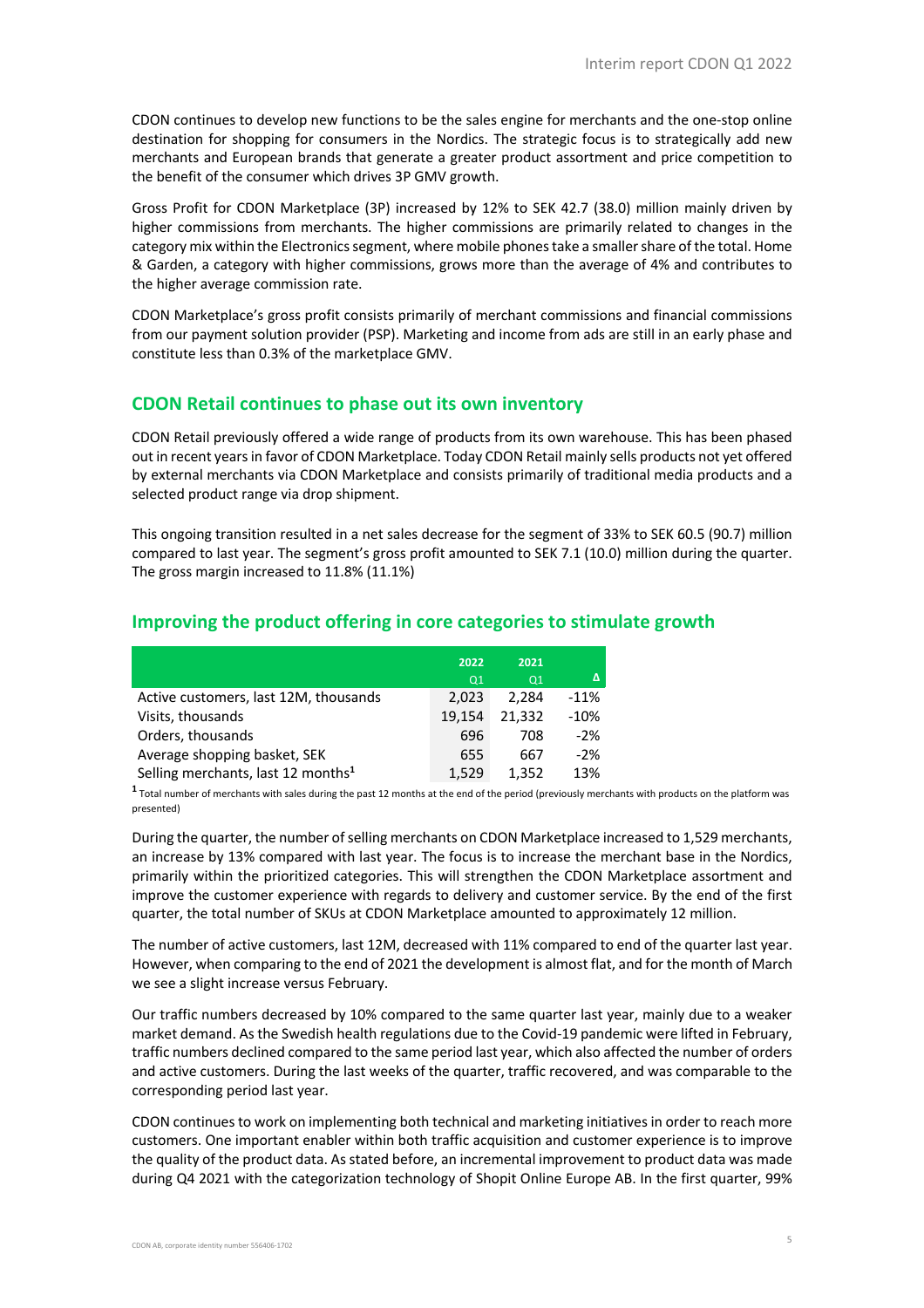of CDON's ~12 million SKUs have enhanced categorization and product data, resulting in a higher conversion rate and an improved on-site customer experience. With the improved product data, traffic acquisition through SEO and SEM will be more efficient and cost-effective.

#### **Many initiatives are being pursued to achieve Nordic expansion**

CDON is focusing on core categories, namely "Winning the home", to expand in the Nordics. The goal is to broaden the merchant base and improve the assortment. The first step has been taken in Norway, where we expect positive effects during Q2. Denmark and Finland will follow in the second half of 2022. Winning the home includes the prioritized categories Electronics, Home & Garden, Beauty, Sports & Outdoor, Toys and Books. Electronics and Home & Garden remain strong and continue to show good results.

In a turbulent world, consumer needs and behavior will shift over time. The wide assortment of CDON Marketplace makes it less vulnerable if demand shifts within a certain category. "Prepping products" is a good example, where CDON clearly showed its ability to act swiftly on a growing trend, and quickly increase sales.

CDON´s customer membership program CDON+, that was relaunched in Q4, is developing according to plan and the work continues to improve the program. The membership now includes free shipping on the entire product assortment and frequent exclusive deals, all for 89 SEK per year or 9 SEK per month. CDON+ currently (31st of March 2022) has 29 950 members and further additions to the offering are being explored.

CDON continuously launches new features and services to improve the customer experience and increase sales to merchants. The acquired (majority stake) companies Xales Tech Lab Oy and Commerce 8 Oy will strengthen the merchant offering and improve the onboarding process for larger merchants. The project is currently in a development phase. One example of the outcome is that CDON will make it easier to import products from other sources.

The CDON app is under development. The purpose of the app is to enable better marketing and interaction with all customers and to increase the visibility of the CDON brand. Using a native app, CDON will find an easy way to connect with customers and introduce a new traffic channel, as approximately 80% of CDON's customers already use their mobile devices for purchases.

## **Significant events during the first quarter 2022**

On January 20th, the Board of Directors at CDON decided to summon shareholders for an Extraordinary General Meeting on February 22nd, 2022. The Board of Directors of CDON AB proposed a long-term incentive program for CDON's management team and management of subsidiaries. The purpose of the proposed program is to create strong incentives for management to drive the long-term performance of CDON, attract and retain key competence, and align the interests of the participants with the shareholders' interests.

On January 31st, it was announced that Magnus Nanne was appointed Chief People Officer ("CPO"). Magnus has an extensive background within Human Resources which spans more than 20 years. Among previous assignments, Magnus was Head of HR for Honda Motor Co, Ltd's European operation.

On February 1st, it was announced that Thomas Pehrsson was appointed Chief Financial Officer ("CFO"). Thomas started as CFO on March 7th, 2022. Thomas has an extensive background within finance and more than 20 years' experience within finance management and management consultancy. He was most recently CFO for the Nordic subsidiary of Tunstall Health Group, a global technology company within digital healthcare.

On February 7th, CDON announced that Martin Lundhgren was appointed Head of Technology, and started on the 21st of February. Martin most recently comes from Visma Draftit as Development Manager.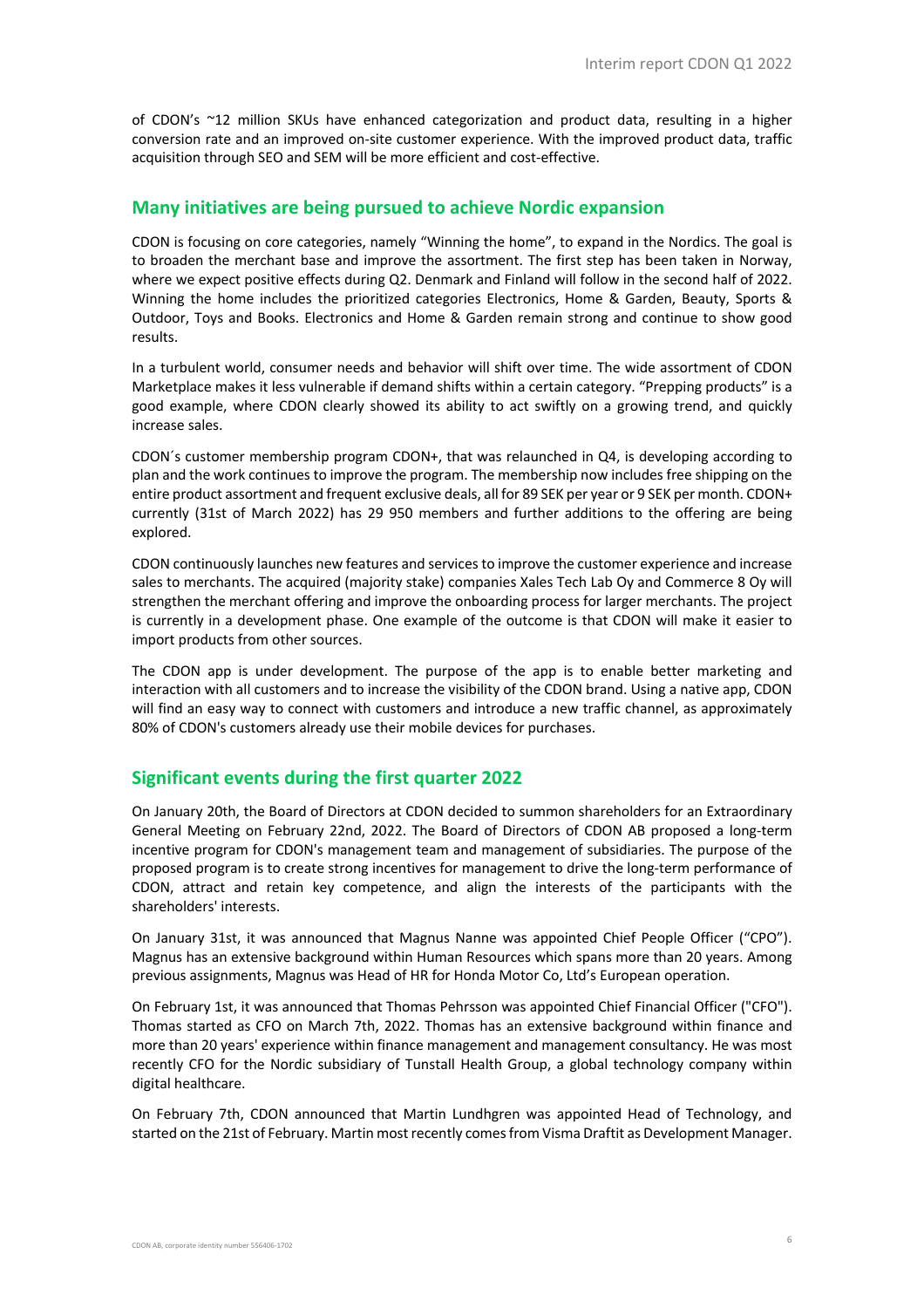On February 8th, CDON announced that Madeilene Södarv has been appointed Chief Customer Officer ("CCO"), starting April 02, 2022. Madeleine joins the Management Team and is responsible for the further development of the customer experience and marketing. Madeleine previously worked at Ikano Bank, a leading consumer finance bank, where she was Head of Customer Experience. She has extensive expertise within digital strategy, customer insight and marketing from roles at the companies E.ON, Duni and Ottoboni Group.

On February 10th, CDON announced that it expands its product offering in the sports category and welcomes Decathlon to CDON Marketplace. The French company is the world's largest sports retailer with a selection of over 40,000 products. Decathlon launched its assortment on CDON Marketplace on March 1, 2022.

#### **Comments on the financial performance for CDON Group**

During the first quarter 2022 the total GMV decreased by 4% compared to the first quarter 2021 and total net sales decreased by 20% as the process of reducing sales of own inventory continued according to plan. However, GMV for CDON Marketplace increased by 4% during the quarter and net sales for CDON Marketplace by 10%, due to higher commission levels.

Gross margin increased by 11.2 percentage points to 47.7% (36.5%) during the quarter, mainly due to the CDON Marketplace expanding its share of total GMV with a higher gross margin than CDON Retail.

Profit/loss before depreciation and amortization amounted to SEK -28.3 (-9.1) million for the quarter.

Total expenses amounted to -84.2 (-61.8) million.

The lower market demand during Q1 drives increased selling expenses, which has had a positive effect on CDON's market share.

To continue gaining market shares, mainly through organic growth, CDON has increased other expenses. These mainly include improved categorization, recruitment of key personnel, cooperation with newly acquired subsidiaries focusing on increased merchant intake and sales, as well as strengthening the customer experience.

In addition, CDON have realized costs regarding current and potential acquisitions, legal and advisory costs.

Expenses of one-off nature during the quarter have been estimated to approximately SEK 10 million, mainly related to acquisitions, recruitments, costs for interim management and project costs related to re-positioning of the brand.

Profit/loss amounted to SEK -33.8 (-13.9) million.

Net financial items amounted to SEK 0.0 (-0.1) million. Profit/loss before tax amounted to SEK -33.8 (- 13.9) million. Recognized tax expense amounted to SEK 0.0 (0.0) million.

Profit/loss after tax amounted to SEK -33.8 (-13.9) million. Profit/loss after tax per share amounted to SEK -5.18 (-2.31).

#### **Cash flow and financial position for CDON Group**

Cash flow from operations after changes in working capital amounted to SEK -54.0 (-100.8) million for the quarter. A negative operating result and effect from changes in operating liabilities are the main reasons for the negative cash flow. The change in operating liabilities follows the seasonal pattern. However, the phasing out of own inventory has a positive cash flow effect.

Cash flow from investing activities amounted to SEK -3.8 (-6.4) million. The variance is mainly explained by the implementation of a new ERP during Q1 2021.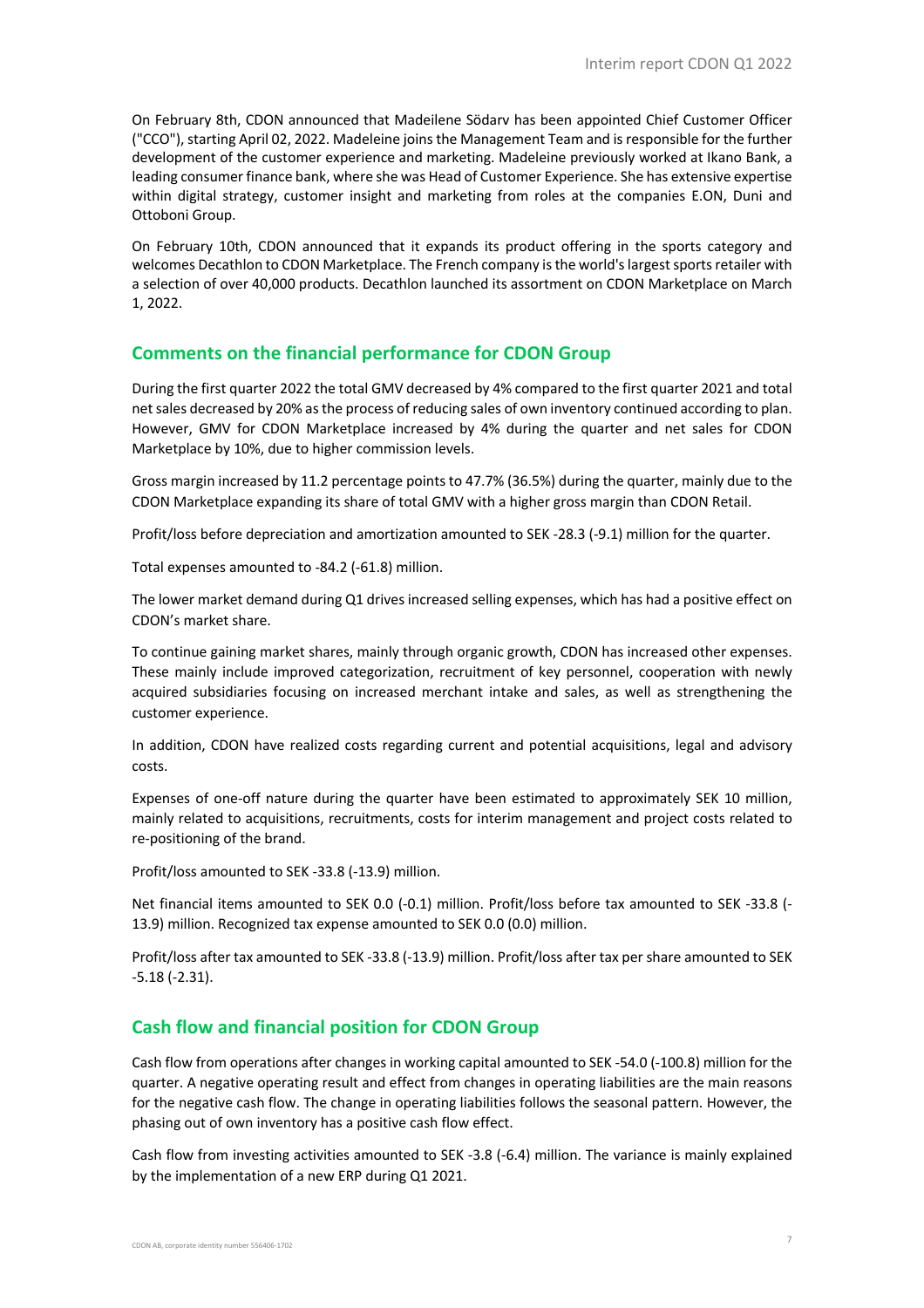Cash flow from financing activities amounted to SEK 0.0 (0.0) million.

Cash and cash equivalents amounted to SEK 145.1 (66.0) million at the end of the quarter.

Total assets amounted to SEK 301.2 (180.6) million and equity amounted to SEK 166.0 (47.3) million. The rights issue during Q3 2021 explains the higher total assets and equity.

#### **Employees**

At the end of the quarter, CDON AB had a total of 103 (119) full-time employees (measured as an average number for the first quarter). All employees work from the company's office in Malmö.

Together with its subsidiaries, the Group's full-time employees totals 108.

#### **Share data**

Since November 6, 2020, CDON's shares have been listed on Nasdaq First North Growth Market, with FNCA Sweden AB as Certified Adviser. The shares have ISIN code SE0015191911 and the abbreviation CDON.

On 14 January 2022, the Swedish Companies Registration Office (*Sw. Bolagsverket*) registered the issue of 6,156 new CDON shares. The said share issue was resolved by the Board of Directors of CDON on 29 December 2021 (and was based on the authorization that had been granted by the Annual General Meeting on 7 June 2021). The share issue was carried out in connection with the CDON's acquisition of shares in Xales Tech Lab Oy (Xales) and was directed to and paid by (through set-off) the sellers of Xales. Following the CDON's directed share issue, the total number of shares in CDON increased with 6,156, from 6,444,327 to 6,450,483. The share capital increased with SEK 6,156 from SEK 6,444,327 to SEK 6,450,483. The directed share issue entailed a dilution of approximately 0.1 percent, based on the total amount of shares in CDON after the directed share issue.

As of 31 March 2022, CDON had 6,450,483 issued shares. All were ordinary shares. The share capital totaled SEK 6,540,483.

#### **Accounting and valuation policies**

The condensed consolidated interim financial statements and the interim financial statements of the Group and Parent company were prepared in accordance with the Swedish Annual Accounts Act with the accounting policies and bases of calculation used in the most recent annual report, i.e. BFNAR 2012:1 (K3).

#### **Share based payments**

At the Extraordinary General Meeting in CDON AB held on 22 February 2022, it was decided to adopt a long-term incentive program with Performance Shares for senior executives in CDON and its subsidiaries.

To be awarded remuneration the participant needs to buy and hold shares in the company ("Investment Shares") during the period between 1 March 2022 - 28 February 2026, the participant must be employed by the company until the end of the Vesting Period (with the exception for one fourth (1/4) of the remuneration that may be vested as of 1 March 2025), and the total shareholder return (TSR) on the company's shares must meet certain predefined goals.

The total maximum number of Investment Shares that all participants may allocate to Ownership Program 2022 amounts to a total of 8 084 Investment Shares. The limitation of the participants' right to allocate Investment Shares to Ownership Program 2022 means that the maximum number of Performance Shares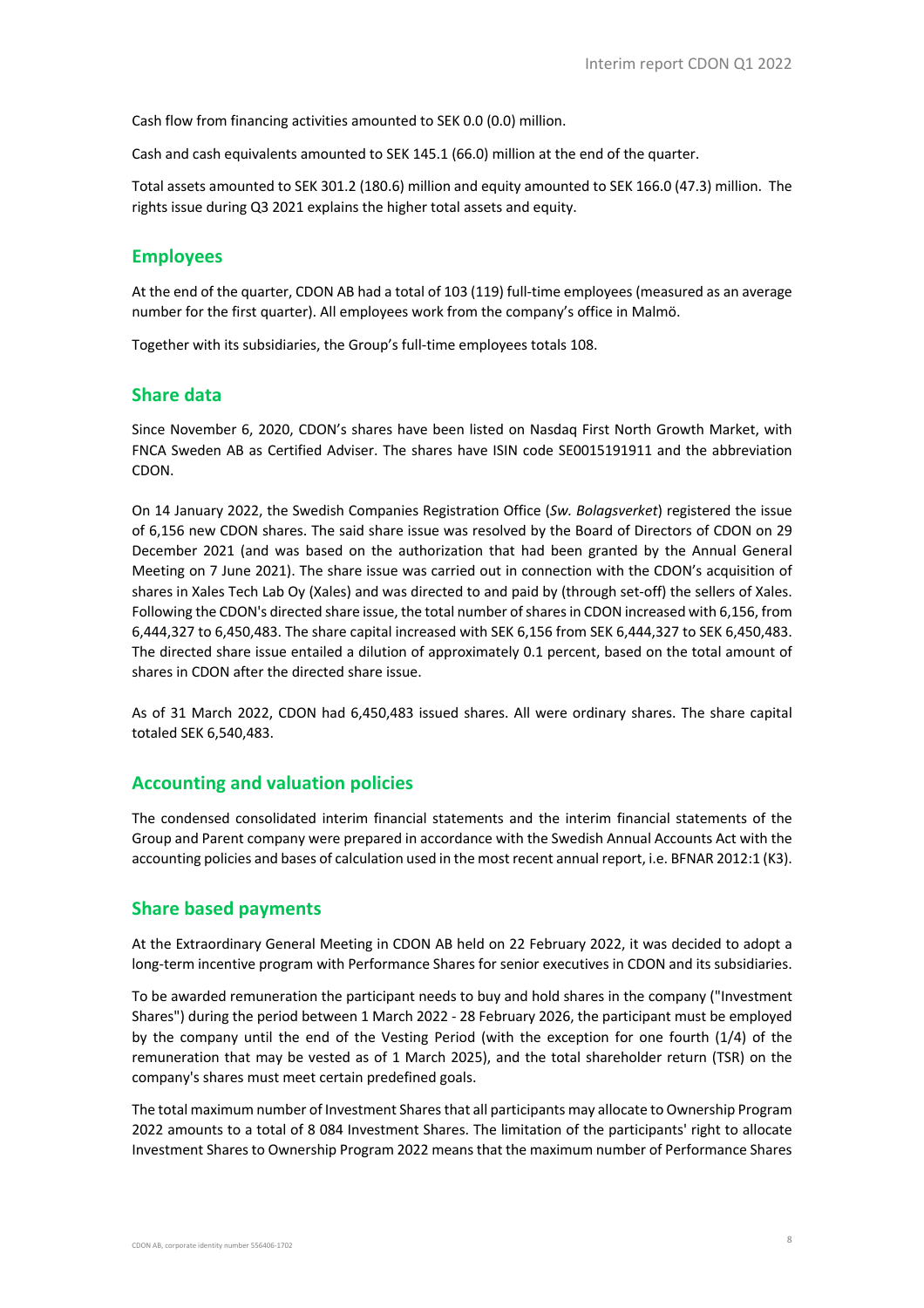that can be allotted is limited in a corresponding extent. Depending on to what extent the performance condition has been met, the participants can be allocated a maximum of 80 840 Performance Shares.

Since the program is equity settled, the corresponding amount to the recognized cost is recognized in equity within other capital contributions. The cost for the expected shares is accrued over the vesting period.

Social security contributions on the employee benefit value are expensed and accrued over the vesting period. The social security provision is based on the estimated number of shares that have been vested at each reporting date and is recalculated to the actual market price of the Company's share. Costs for changed share price are recognized in the current period.

#### **Significant risks and uncertainties**

Several factors affect, or may affect, directly or indirectly, the operations of CDON. CDON works constantly to identify, assess and evaluate risks to which the Group is currently exposed and risks that could occur in the foreseeable future. The Group uses the following categories to manage risks: operational, industry and market, financial and legal risks. Operational risks include interruptions or deficiencies in IT and control systems, risks related to personnel, affiliated merchants' conduct, inventory and distribution. Industry and market risks include risks related to competition, the general economy and consumer purchasing power. Financial risks include currency risk, credit risk, risksrelated to impairment of intangible assets and liquidity risk. Legal risks include legislation, regulation and compliance, disputes and processing of personal data. Identified risks are assessed with regard to the probability of occurrence and the related consequences. The effectiveness of existing risk measures (such as safeguards, control activities, etc.) is evaluated qualitatively. All identified risks are documented in a risk register. Risks can be managed by proactive measures such as taking out insurance or entering into legal agreements, and in some cases the Group can influence the probability of risk-related events occurring. Other risks, such as risks associated with political decisions or other macroeconomic factors, cannot be eliminated. For risks related to events beyond the company's control, risk management is aimed at mitigating the consequences.

Significant risks and uncertainties are described in greater detail in the company description that was published ahead of listing of CDON's shares on the Nasdaq First North Growth Market (in Q4 2020) and in the Annual Report 2021.

#### **CDON Alandia**

CDON previously distributed orders to customers in Finland from Åland. As communicated previously, the Finnish authorities have been investigating CDON's subsidiary CDON Alandia Ab for suspected tax fraud for several years. Proceedings had earlier been initiated at Åland district court in Finland against three individuals who were members of CDON Alandia Ab's Board in 2008–2013 and against two former employees of the Group. The Åland District Court rejected all charges and handed down an acquittal on February 25, 2020. On April 30, 2020, the Finnish prosecutor appealed parts of the Åland district court's judgment to the Åbo/Turku court of appeal. However, the appeal only concerned four (of the previous five) defendants and the alleged period of the offence had been limited by the prosecutor. The main hearing *(Sw. huvudförhandling*) at Åbo/Turku Court of Appeal was held during the period November 16 - December 2, 2021. The Åbo/Turku Court of Appeal's judgement is expected to be served no later than on 30 April 2022. If a defendant is convicted in the Court of Appeal trial, they may be liable to pay damages to the Finnish authorities. If the defendants are ordered to pay damages, under certain circumstances they may make a claim to CDON or CDON Alandia for compensation. No such claim has been made, and CDON has not made any provisions for such claims. Prior to Nelly Group's (former Qliro Group's) distribution (in early November 2020) of all its shares in CDON AB to Nelly Group's shareholders, CDON Alandia, CDON and Nelly Group made an agreement governing the parties' mutual liabilities if any of them were to be ordered by a legally binding judgement to pay damages to the defendants. Under this agreement, any damages will be paid by CDON.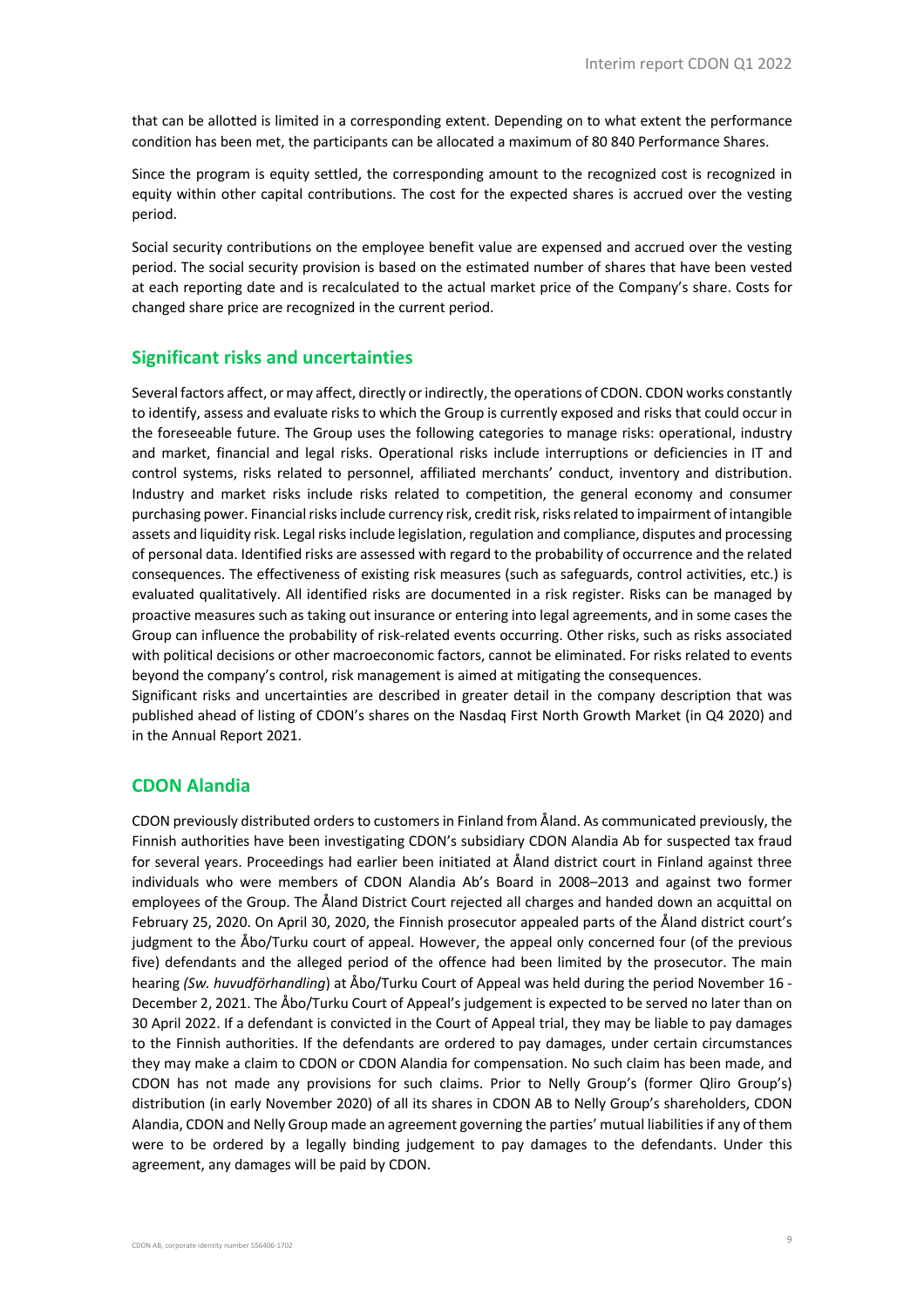#### **Related party transactions**

No essential related party transactions occurred during the quarter.

#### **Financial calendar 2022**

The interim report for Q1 2022 will be made available on April 21, 2022. The interim report for Q2 2022 will be made available on July 14, 2022. The interim report for Q3 2022 will be made available on October 20, 2022.

## **Dividend**

The Board of Directors has proposed that no dividend will be paid to shareholders for the 2021 financial year and that the company's retained earnings be carried forward into the 2022 accounts.

#### **Nomination committee**

The Nomination Committee (*Sw. valberedningen*) ahead of the CDON's Annual General Meeting 2022 consists of:

· Sandra Backlund, appointed by Rite Ventures, Chair of the Nomination Committee,

- · Alexander Antas, appointed by Mandatum Private Equity, and
- · Brad Hathaway, appointed by ADW Capital.

On 7 April 2022, the Nomination Committee's proposals for resolutions at the Annual General Meeting 2022 were disclosed. Inter alia, the Nomination Committee has proposed re-election of the Board members Josephine Salenstedt, Savneet Singh, Kristina Lukes and Niklas Woxlin for the period until the end of the next Annual General Meeting. Furthermore, the Nomination Committee has proposed that Jonas Calles and Jonathan Sundqvist be elected as new Board members for the period until the end of the next Annual General Meeting. Josephine Salenstedt has been proposed to be re-elected as Chair of the Board. The Nomination Committee has also made proposals on fees/remuneration for the Board members, including both cash remuneration and partial share-based remuneration to independent members of the Board of Directors. The complete proposals from the Nomination Committee have been included in the notice convening the Annual General Meeting 2022.

#### **Annual General Meeting 2022 (AGM 2022)**

CDON's Annual General Meeting of shareholders (AGM 2022) will be held on Wednesday, 11 May 2022 through postal voting only, i.e. the AGM 2022 will be conducted without the physical presence of shareholders, representatives or external parties.

The notice convening the AGM 2022 was disclosed by CDON on 8 April 2022 and is, together with CDON's Annual Report 2021, available at the company's IR website investors.cdon.com.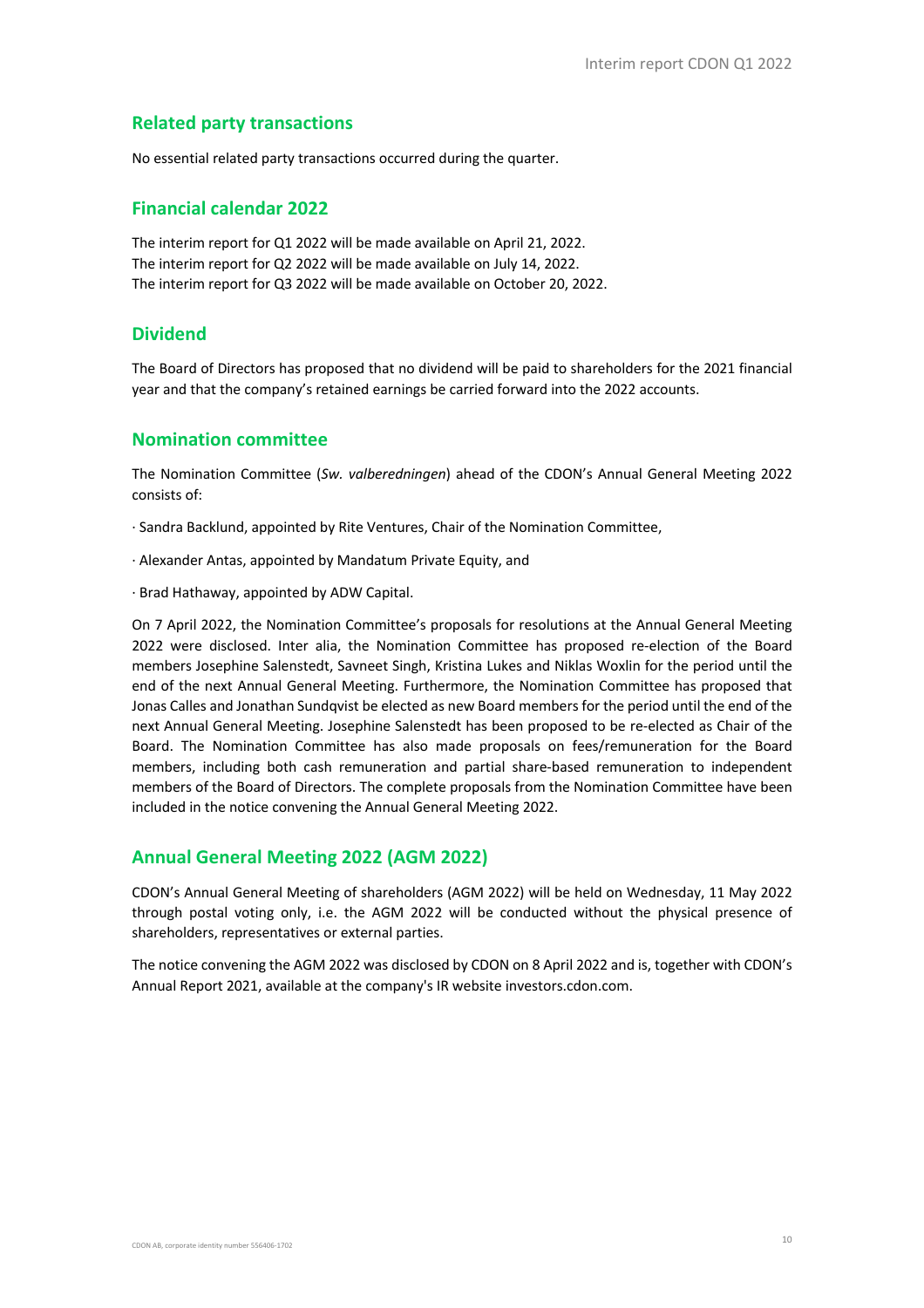#### **Audit**

This report has not been audited by the company's auditor.

Malmö, April 21, 2022

CDON AB (publ) Registered office: Malmö Corporate ID number: 556406-1702 Postal address: Box 385, 201 23 Malmö, Sweden Street address: Södergatan 22, 211 34 Malmö, Sweden

#### **Conference call**

CDON invites the press, investors and analysts to a conference call and a webcast where CDON's interim report for Q1 2022 will be presented. After the presentation, there will be an opportunity to ask questions. The presentation will be held in English.

To participate in the conference call, please dial:

Sweden: +46 850 558 369

United Kingdom: +443 333 009 269

United States: +16 467 224 902

Link to Webcast: https://tv.streamfabriken.com/cdon-q1-2022 The presentation material and the webcast are published on https://investors.cdon.com/en/investorrelations/presentations/

## **For further information, please contact:**

Peter Kjellberg, CEO peter.kjellberg@cdon.com

Thomas Pehrsson, CFO thomas.pehrsson@cdon.com

*This information is information that CDON AB is required to disclose under the EU Market Abuse Regulation. The information was released for publication through the agency of the above contacts at 13:00 CEST on April 21, 2022.* 

#### **About CDON**

CDON was founded in 1999 and is now the biggest marketplace in the Nordic region. Customers can choose to buy and compare prices for millions of products at CDON, by far the widest range of all Nordic e-retailers. Over 1,500 merchants use CDON's platform and technology to increase their sales. This gives CDON a wide range of products within, movie, music, computers, games, office supplies, books, toys, consumer electronics, household appliances, sport, outdoor, beauty care, fashion, shoes, computers, and computer products. CDON is listed on Nasdaq First North Growth Market with the abbreviation CDON.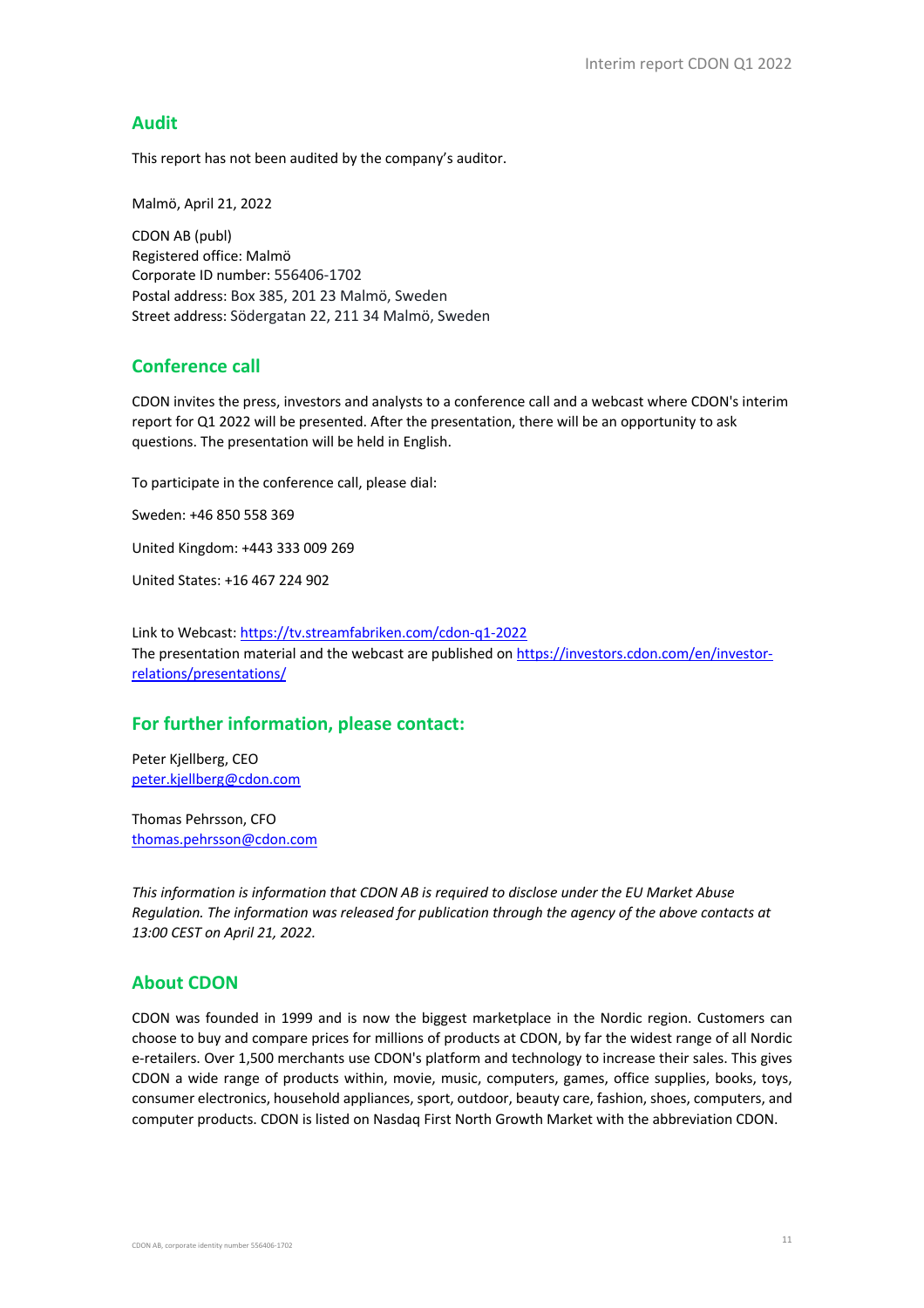# **Condensed income statement – Group**

|                                                                    | 2022    | 2021    | 2021     |
|--------------------------------------------------------------------|---------|---------|----------|
| <b>Amounts in SEK million</b>                                      | Jan-Mar | Jan-Mar | Jan-Dec  |
| Net sales                                                          | 105.7   | 131.5   | 542.2    |
| Cost of Goods Sold                                                 | $-55.3$ | $-83.5$ | $-315.3$ |
| <b>Gross Profit</b>                                                | 50.4    | 48.0    | 226.9    |
| Selling expenses                                                   | $-37.4$ | $-32.5$ | $-172.5$ |
| Administrative expenses                                            | $-45.0$ | $-28.5$ | $-116.2$ |
| Other operating income/expenses, net                               | $-0.5$  | $-0.8$  | 0.2      |
| Results from associated companies and jointly controlled companies | $-1.3$  | 0.0     | $-0.8$   |
| <b>Operating profit/loss</b>                                       | $-33.8$ | $-13.8$ | $-62.4$  |
| Net financial items                                                | 0.0     | $-0.1$  | $-0.2$   |
| Profit/loss after financial items                                  | $-33.8$ | $-13.9$ | $-62.6$  |
| Profit/loss before tax                                             | $-33.8$ | $-13.9$ | $-62.6$  |
| Income tax                                                         | 0.0     | 0.0     | 0.0      |
| Profit/loss for the period                                         | $-33.8$ | $-13.9$ | $-62.6$  |
|                                                                    |         |         |          |
| <b>Attributable to:</b>                                            |         |         |          |
| Parent company's shareholders                                      | $-33.4$ | $-13.9$ | $-62.6$  |
| Non-controlling interest                                           | $-0.4$  | 0.0     | 0.0      |
| Result for the period                                              | $-33.8$ | $-13.9$ | $-62.6$  |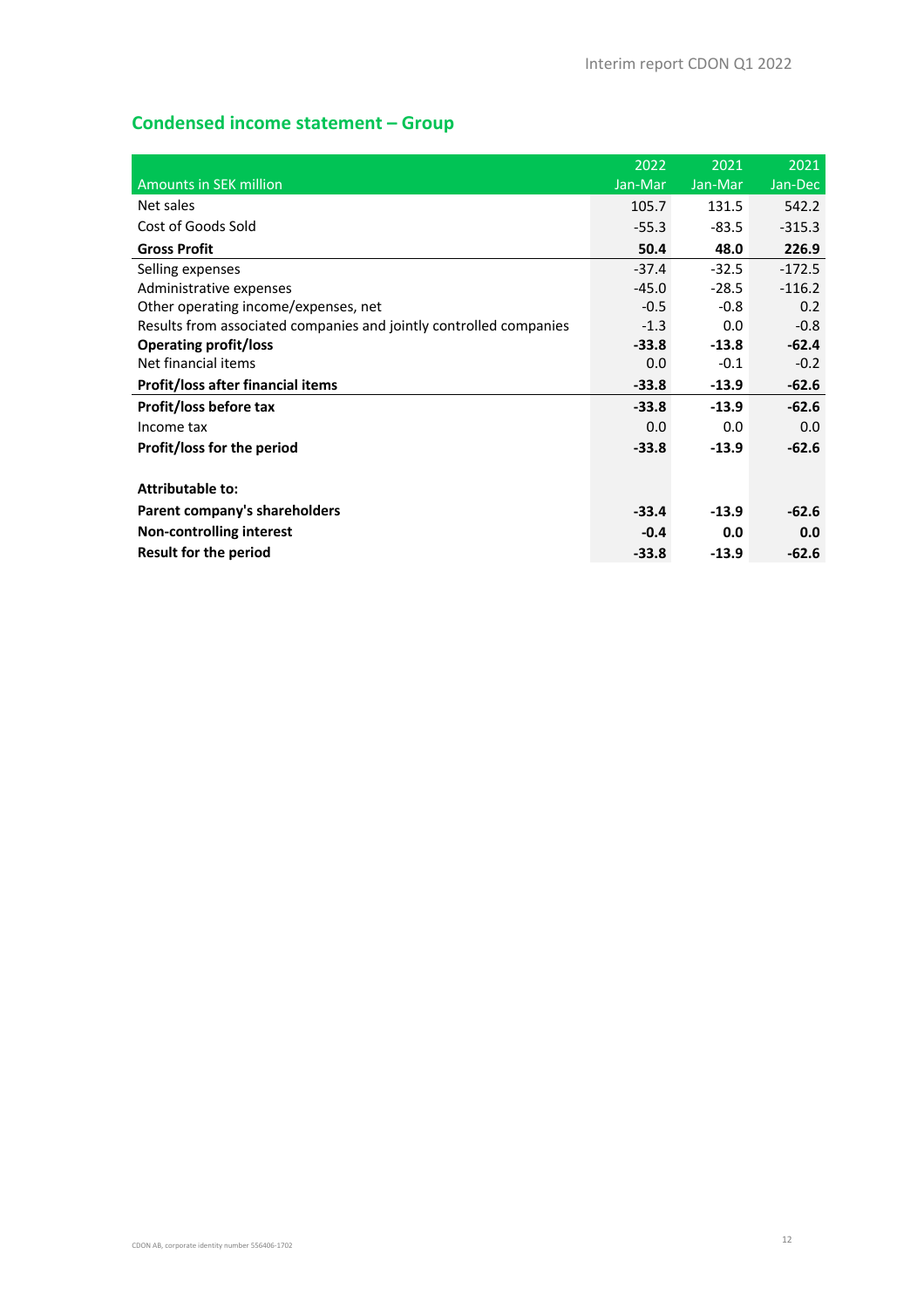# **Condensed balance sheet – Group**

|                                                          | 2022   | 2021   | 2021   |
|----------------------------------------------------------|--------|--------|--------|
| <b>Amounts in SEK million</b>                            | 31 Mar | 31 Mar | 31 Dec |
| <b>ASSETS</b>                                            |        |        |        |
| <b>Non-current assets</b>                                |        |        |        |
| Intangible assets                                        | 83.5   | 61.7   | 86.4   |
| Property, plant and equipment                            | 1.7    | 1.8    | 1.7    |
| <b>Financial assets</b>                                  | 25.1   | 0.0    | 26.4   |
| <b>Total non-current assets</b>                          | 110.2  | 63.4   | 114.4  |
|                                                          |        |        |        |
| <b>Current assets</b>                                    |        |        |        |
| Inventory                                                | 13.5   | 20.7   | 19.3   |
| Other current assets                                     | 32.4   | 30.4   | 44.3   |
| Cash and cash equivalents                                | 145.1  | 66.0   | 202.9  |
| <b>Total current assets</b>                              | 191.0  | 117.2  | 266.5  |
|                                                          |        |        |        |
| <b>TOTAL ASSETS</b>                                      | 301.2  | 180.6  | 380.9  |
| <b>EQUITY AND LIABILITIES</b>                            |        |        |        |
| Equity attributable to the parent company's shareholders | 156.2  | 47.3   | 189.9  |
| Non-controlling interests                                | 9.8    | 0.0    | 9.8    |
| <b>Total equity</b>                                      | 166.0  | 47.3   | 199.7  |
|                                                          |        |        |        |
| Provisions                                               | 7.1    | 0.0    | 7.0    |
| <b>Total provisions</b>                                  | 7.1    | 0.0    | 7.0    |
|                                                          |        |        |        |
| Other long-term liabilities                              | 0.4    | 0.0    | 0.2    |
| <b>Total long-term liabilities</b>                       | 0.4    | 0.0    | 0.2    |
|                                                          |        |        |        |
|                                                          |        |        |        |
| Other current liabilities                                | 127.7  | 133.4  | 173.9  |
| <b>Total current liabilities</b>                         | 127.7  | 133.4  | 173.9  |
|                                                          |        |        |        |
| <b>TOTAL EQUITY AND LIABILITIES</b>                      | 301.2  | 180.6  | 380.9  |

## **Changes in equity – Group**

|                                                          | 2022    | 2021     | 2021    |
|----------------------------------------------------------|---------|----------|---------|
| Amounts in SEK million                                   | Jan-Mar | Jan-Mari | Jan-Dec |
| Equity at beginning of year                              | 199.7   | 61.0     | 61.0    |
| Profit/loss for the year                                 | $-33.4$ | $-13.9$  | $-62.6$ |
| Share based compensation                                 | 0.1     | 0.2      | 191.6   |
| Equity attributable to the parent company's shareholders | 166.4   | 47.3     | 190.0   |
| Non-controlling interests                                | $-0.4$  | 0.0      | 9.8     |
| Equity at period-end                                     | 166.0   | 47.3     | 199.7   |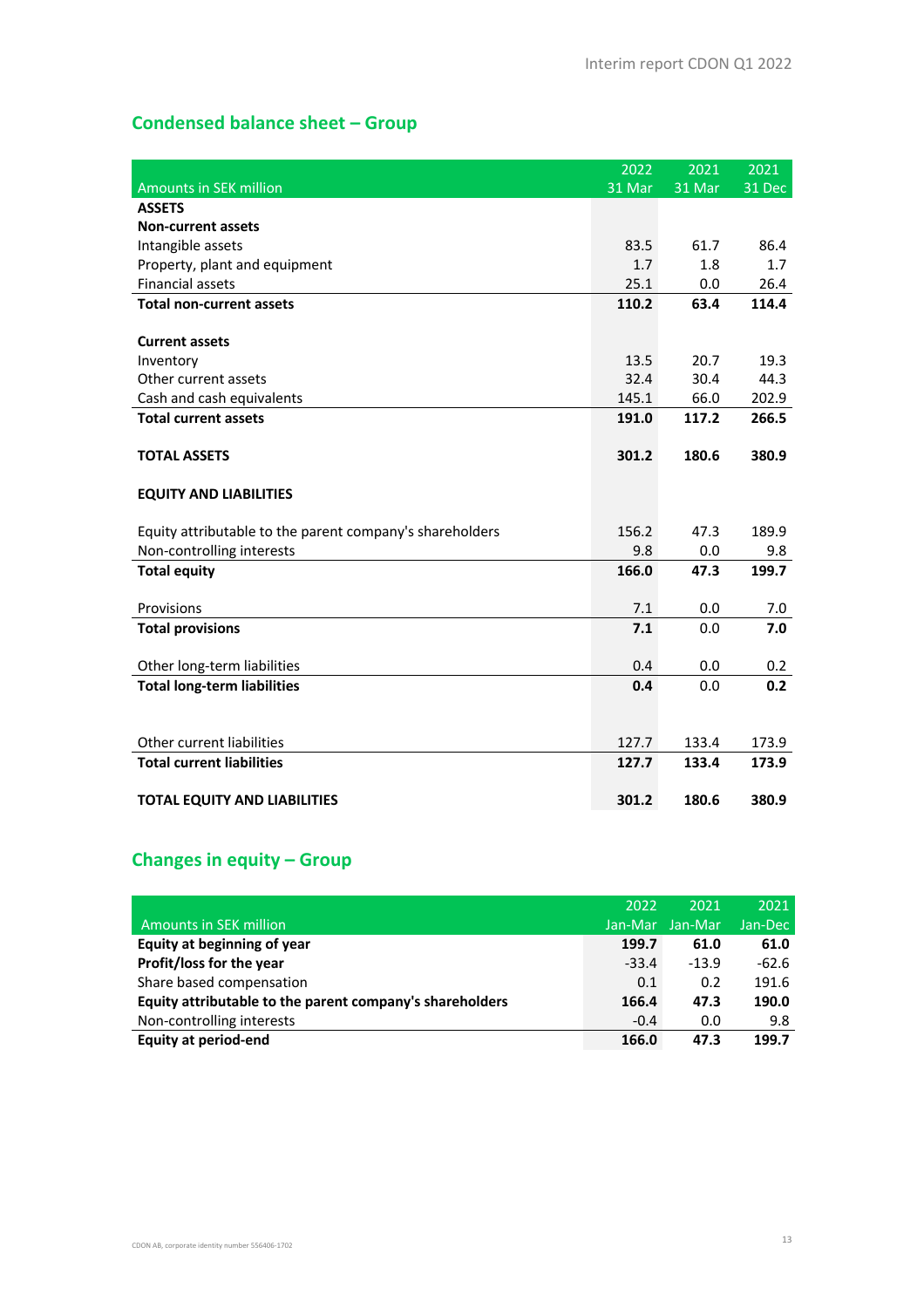# **Condensed cash flow statement – Group**

|                                                               | 2022    | 2021     | 2021     |
|---------------------------------------------------------------|---------|----------|----------|
| <b>Amounts in SEK million</b>                                 | Jan-Mar | Jan-Mar  | Jan-Dec  |
| Cash flow from operating activities before changes in working |         |          |          |
| capital                                                       | $-24.1$ | $-10.3$  | $-28.9$  |
| Increase (-)/decrease (+) in inventories                      | 6.4     | 5.5      | 7.0      |
| Increase (-)/decrease (+) in operating receivables            | 9.9     | 8.4      | $-6.8$   |
| Increase (+)/decrease (-) in operating liabilities            | $-46.2$ | $-104.4$ | $-76.7$  |
| Cash flow from operating activities                           | $-54.0$ | $-100.8$ | $-105.4$ |
|                                                               |         |          |          |
| <b>Investing activities</b>                                   |         |          |          |
| Acquisitions of property, plant and equipment                 | $-0.3$  | $-0.3$   | $-0.9$   |
| Acquisitions of intangible assets                             | $-3.5$  | $-6.1$   | $-20.7$  |
| Acquisitions of subsidiaries net assets                       | 0.0     | 0.0      | $-4.2$   |
| Acquisitions of shares in associated companies                | 0.0     | 0.0      | $-27.1$  |
| Cash flow from investing activities                           | $-3.8$  | $-6.4$   | $-52.9$  |
|                                                               |         |          |          |
| <b>Financing activities</b>                                   |         |          |          |
| Share rights issue                                            | 0.0     | 0.0      | 188.4    |
| Repayment of loans                                            | 0.0     | 0.0      | 0.0      |
| Disbursement of loans                                         | 0.0     | 0.0      | 0.0      |
| Dividend paid                                                 | 0.0     | 0.0      | 0.0      |
| Cash flow from financing activities                           | 0.0     | 0.0      | 188.4    |
|                                                               |         |          |          |
| Cash flow for the period                                      | $-57.8$ | $-107.3$ | 30.1     |
| Cash and cash equivalents at the beginning of period          | 202.9   | 173.3    | 173.3    |
| Exchange rate differences in cash and cash equivalents        | 0.1     | 0.0      | $-0.5$   |
| Cash and cash equivalents at the end of period                | 145.1   | 66.0     | 202.9    |

# **Condensed income statement – Parent company**

|                                          | 2022    | 2021    | 2021     |
|------------------------------------------|---------|---------|----------|
| <b>Amounts in SEK million</b>            | Jan-Mar | Jan-Mar | Jan-Dec  |
| Net sales                                | 105.1   | 131.5   | 542.2    |
| Cost of Goods Sold                       | $-55.3$ | $-83.5$ | $-315.0$ |
| <b>Gross Profit</b>                      | 49.8    | 48.0    | 227.2    |
| Selling expenses                         | $-37.4$ | $-32.5$ | $-172.5$ |
| Administrative expenses                  | $-42.0$ | $-28.4$ | $-116.1$ |
| Other operating expenses                 | $-0.6$  | $-0.8$  | $-0.8$   |
| <b>Operating profit/loss</b>             | $-30.1$ | $-13.6$ | $-62.1$  |
| Net financial items                      | 0.0     | $-0.1$  | $-0.2$   |
| <b>Profit/loss after financial items</b> | $-30.2$ | $-13.8$ | $-62.3$  |
| Profit/loss before tax                   | $-30.2$ | $-13.8$ | $-62.3$  |
| Income tax                               | 0.0     | 0.0     | 0.0      |
| Profit/loss for the period               | $-30.2$ | $-13.8$ | $-62.3$  |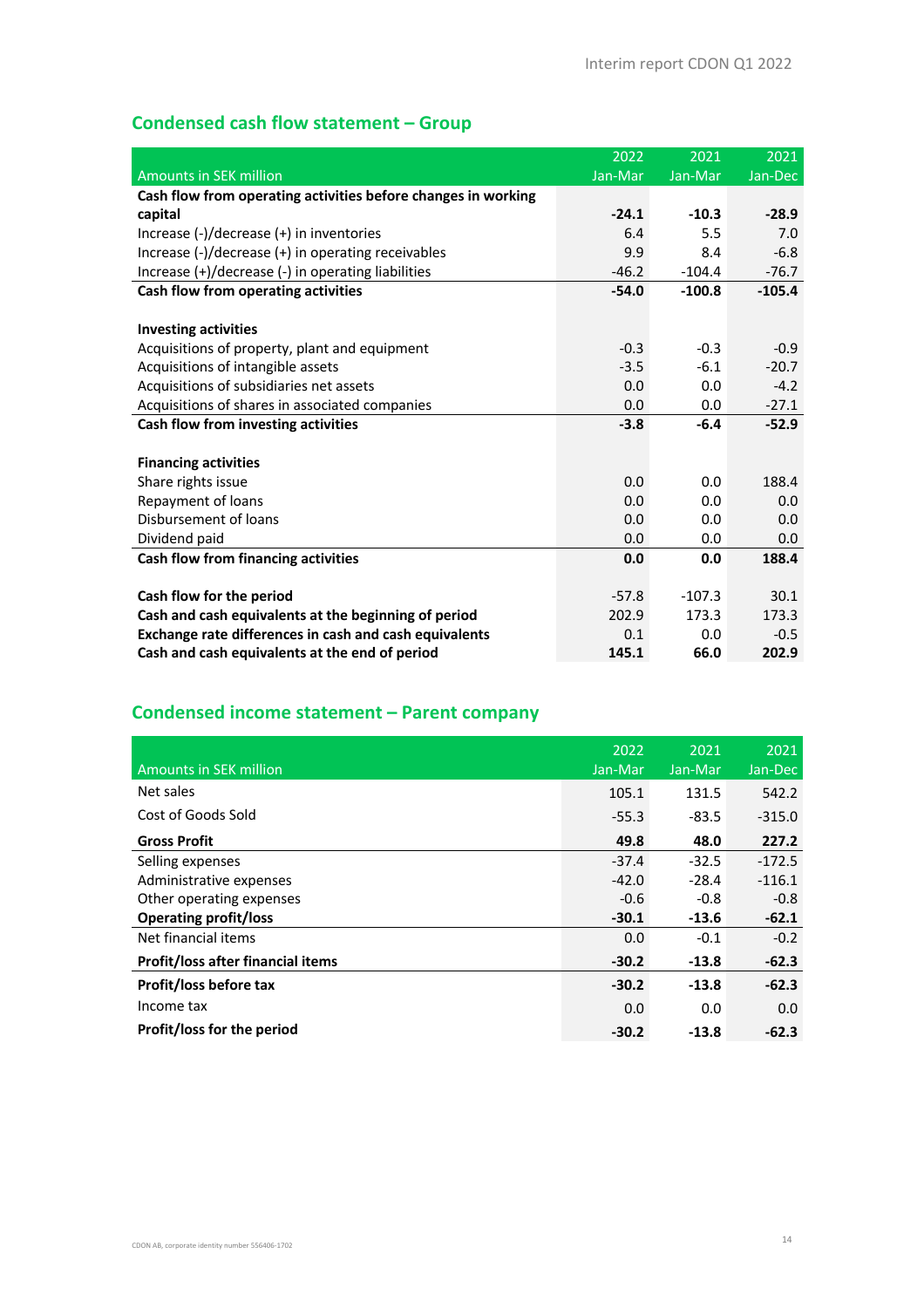# **Condensed balance sheet – Parent company**

|                                     | 2022   | 2021   | 2021   |
|-------------------------------------|--------|--------|--------|
| <b>Amounts in SEK million</b>       | 31 Mar | 31 Mar | 31 Dec |
| <b>ASSETS</b>                       |        |        |        |
| <b>Non-current assets</b>           |        |        |        |
| Intangible assets                   | 59.9   | 61.7   | 61.6   |
| Property, plant and equipment       | 1.7    | 1.8    | 1.7    |
| <b>Financial assets</b>             | 44.5   | 0.0    | 44.1   |
| <b>Total non-current assets</b>     | 106.1  | 63.4   | 107.4  |
|                                     |        |        |        |
| <b>Current assets</b>               |        |        |        |
| Inventory                           | 13.5   | 20.7   | 19.3   |
| Other current assets                | 31.6   | 30.4   | 43.6   |
| Cash and cash equivalents           | 140.9  | 63.1   | 197.5  |
| <b>Total current assets</b>         | 185.9  | 114.2  | 260.5  |
|                                     |        |        |        |
| <b>TOTAL ASSETS</b>                 | 292.0  | 177.6  | 367.8  |
|                                     |        |        |        |
| <b>EQUITY AND LIABILITIES</b>       |        |        |        |
| Equity                              | 158.0  | 45.3   | 188.1  |
| <b>Total equity</b>                 | 158.0  | 45.3   | 188.1  |
|                                     |        |        |        |
| Provisions                          | 7.1    | 0.0    | 7.0    |
| <b>Total provisions</b>             | 7.1    | 0.0    | 7.0    |
|                                     |        |        |        |
| Other current liabilities           | 126.8  | 132.3  | 172.7  |
| <b>Total current liabilities</b>    | 126.8  | 132.2  | 172.7  |
|                                     |        |        |        |
| <b>TOTAL EQUITY AND LIABILITIES</b> | 292.0  | 177.6  | 367.8  |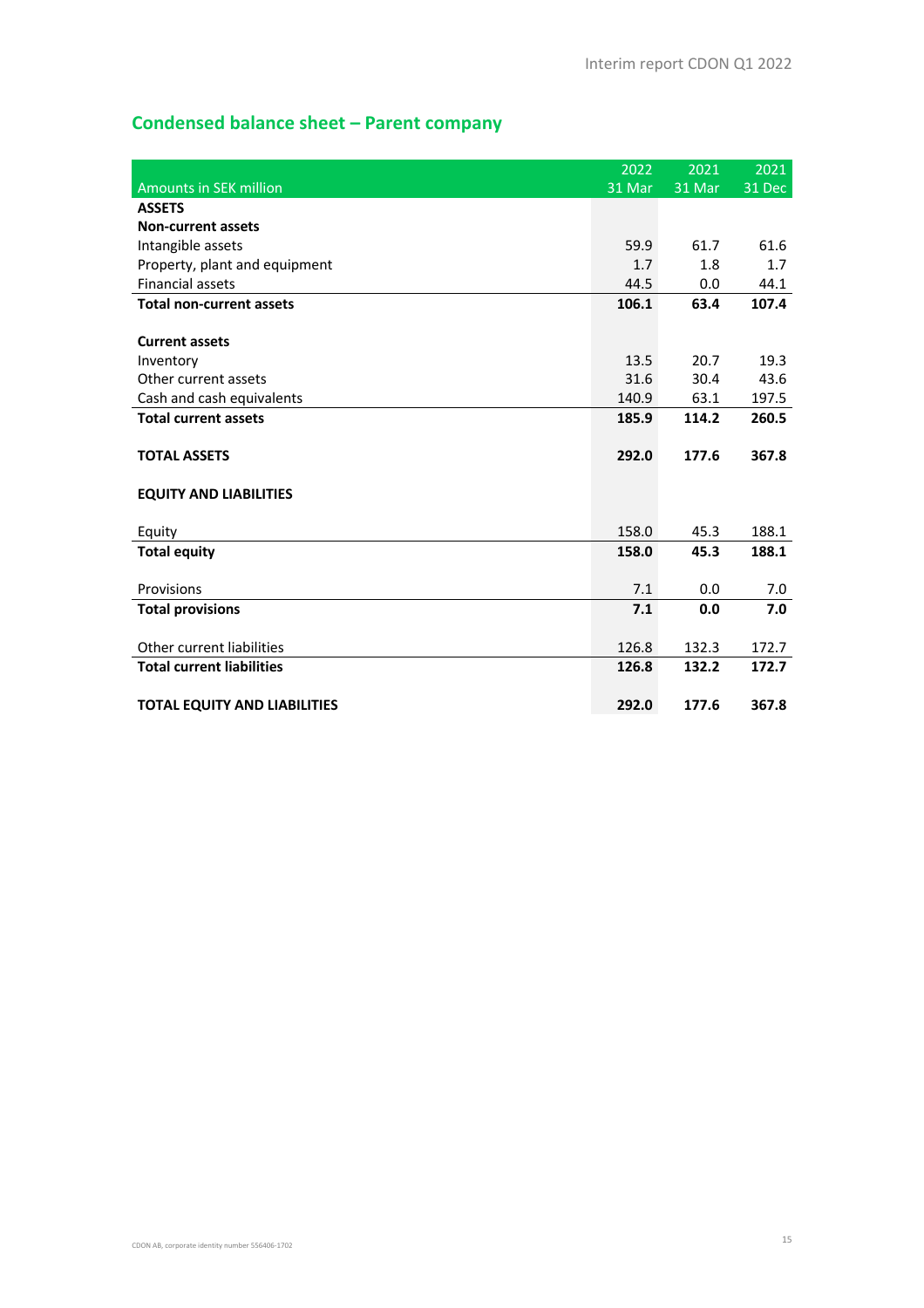# **Condensed cash flow statement – Parent company**

|                                                               | 2022    | 2021     | 2021     |
|---------------------------------------------------------------|---------|----------|----------|
| <b>Amounts in SEK million</b>                                 | Jan-Mar | Jan-Mar  | Jan-Dec  |
| Cash flow from operating activities before changes in working |         |          |          |
| capital                                                       | $-22.9$ | $-10.2$  | $-29.8$  |
| Increase (-)/decrease (+) in inventories                      | 6.4     | 5.5      | 7.0      |
| Increase (-)/decrease (+) in operating receivables            | 9.9     | 8.4      | $-6.8$   |
| Increase (+)/decrease (-) in operating liabilities            | $-45.8$ | $-104.4$ | $-75.5$  |
| Cash flow from operating activities                           | $-52.4$ | $-100.7$ | $-105.1$ |
|                                                               |         |          |          |
| <b>Investing activities</b>                                   |         |          |          |
| Acquisitions of financial assets                              | 0.0     | 0.0      | $-27.1$  |
| Acquisitions of property, plant and equipment                 | $-0.3$  | $-0.3$   | $-0.9$   |
| Acquisitions of intangible assets                             | $-3.5$  | $-6.1$   | $-20.7$  |
| Investments in subsidiaries                                   | 0.0     | 0.0      | $-6.9$   |
| Shareholder contribution                                      | $-0.4$  | 0.0      | 0.0      |
| Cash flow from investing activities                           | $-4.2$  | $-6.4$   | $-55.6$  |
|                                                               |         |          |          |
| <b>Financing activities</b>                                   |         |          |          |
| Share rights issue                                            | 0.0     | 0.0      | 188.4    |
| Repayment of loan                                             | 0.0     | 0.0      | 0.0      |
| Loans paid out                                                | 0.0     | 0.0      | 0.0      |
| Dividend paid                                                 | 0.0     | 0.0      | 0.0      |
| Cash flow from financing activities                           | 0.0     | 0.0      | 188.4    |
|                                                               |         |          |          |
| Cash flow for the period                                      | $-56.6$ | $-107.1$ | 27.8     |
| Cash and cash equivalents at the beginning of period          | 197.5   | 170.3    | 170.3    |
| Exchange rate differences in cash and cash equivalents        | $-0.1$  | $-0.1$   | $-0.5$   |
| Cash and cash equivalents at the end of period                | 140.9   | 63.1     | 197.5    |

# **Selected segment information – Parent company**

| <b>Amounts in SEK million</b> | 2022<br>Jan-Mar | 2021<br>Jan-Mar | Δ        |
|-------------------------------|-----------------|-----------------|----------|
| <b>CDON Marketplace (3P)</b>  |                 |                 |          |
| Gross merchandise value       | 395.2           | 379.6           | 4%       |
| Net sales                     | 44.7            | 40.8            | 10%      |
| Gross profit                  | 42.7            | 38.0            | 12%      |
| Gross margin (%)              | 95.6            | 93.2            | $2.4$ pp |
| <b>CDON Retail (1P)</b>       |                 |                 |          |
| Gross merchandise value       | 60.5            | 92.6            | $-35%$   |
| Net sales                     | 60.5            | 90.7            | $-33%$   |
| Gross profit                  | 7.1             | 10.0            | $-29%$   |
| Gross margin (%)              | 11.8            | 11.1            | $0.7$ pp |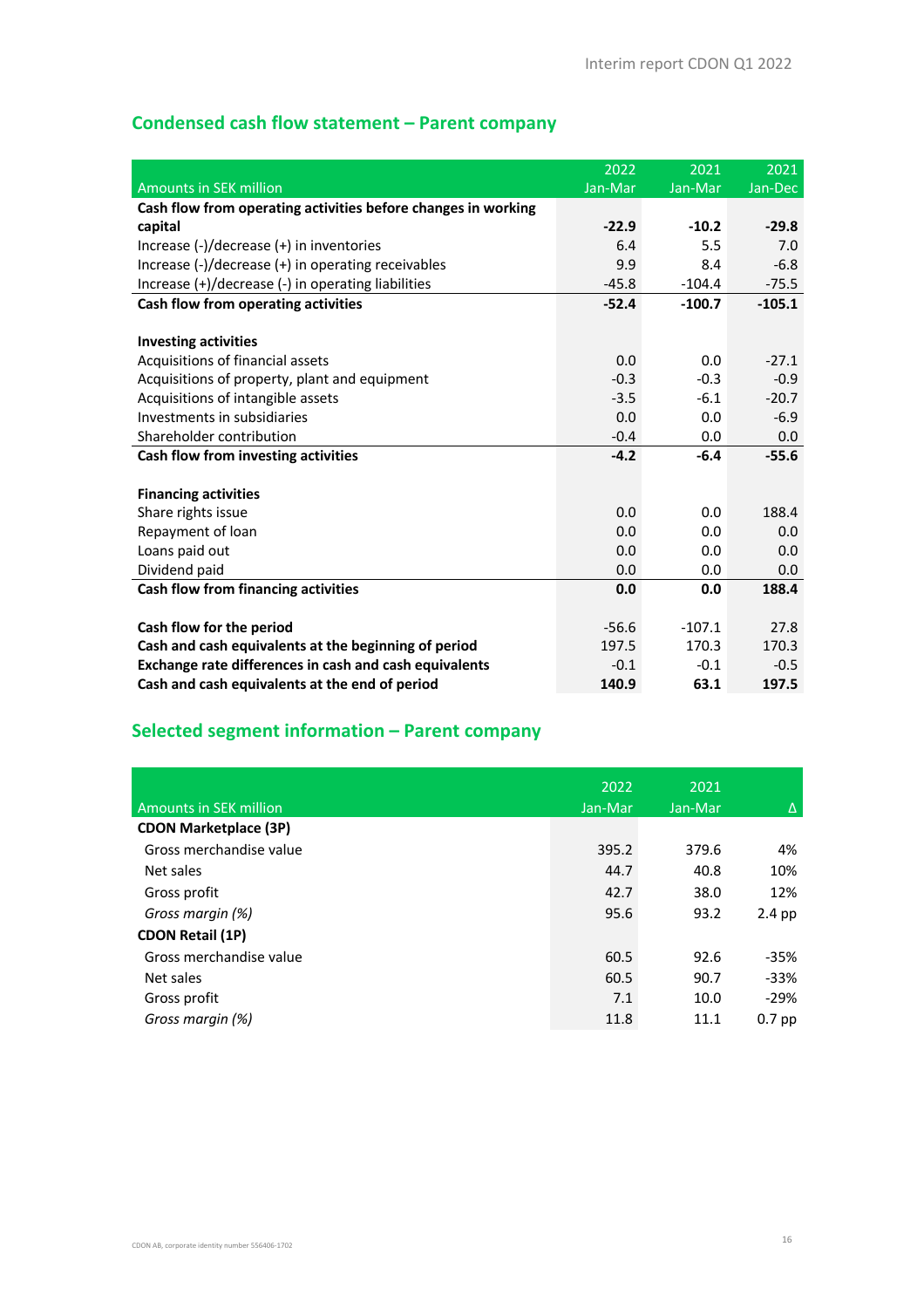## **Condensed key ratios – Parent company**

|                                                | 2022<br>Jan-Mar | 2021<br>Jan-Mar | Δ         |
|------------------------------------------------|-----------------|-----------------|-----------|
|                                                |                 |                 |           |
| Total gross merchandise value                  | 455.7           | 472.2           | $-4%$     |
| Active customers, last 12 months, thousands    | 2,023           | 2,284           | $-11%$    |
| Visits, thousands                              | 19,154          | 21,332          | $-10%$    |
| Orders, thousands                              | 696             | 708             | $-2%$     |
| Average shopping basket, SEK                   | 655             | 667             | $-2%$     |
| Selling merchants, last 12 months <sup>1</sup> | 1,529           | 1,352           | 13%       |
| Share sales in Sweden                          | 69.7%           | 70.6%           | $-0.9$ pp |
| Marketing costs / gross merchandise value      | $-4.8%$         | $-4.0%$         | $-0.7$ pp |

**<sup>1</sup>** Total number of merchants with sales during the past 12 months at the end of the period (previously reported merchants with products on the platform)

## **Information on the number of shares**

|                                                            | 2022      | 2021       |
|------------------------------------------------------------|-----------|------------|
|                                                            | Jan-Mar   | Jan-Mar    |
| Shares outstanding at the end of the period                | 6450483   | 6 004 327  |
| Shares outstanding at the end of the period after dilution | 6450483   | 6 004 327  |
| Average number of shares before dilution                   | 6 450 141 | 6 003 142  |
| Average number of shares after dilution                    | 6 450 141 | 6 0 03 142 |

#### **Alternative performance measures**

Certain key ratios in this report are not defined according to generally accepted accounting principles (GAAP). These alternative performance measures are deemed to be useful to investors because they form the basis for assessing operational performance, along with the comparable GAAP ratios. Alternative performance measures should not be considered in isolation from, or as a substitute for, financial information presented in accordance with GAAP. Alternative performance measures may not be comparable to similar measures reported by other companies.